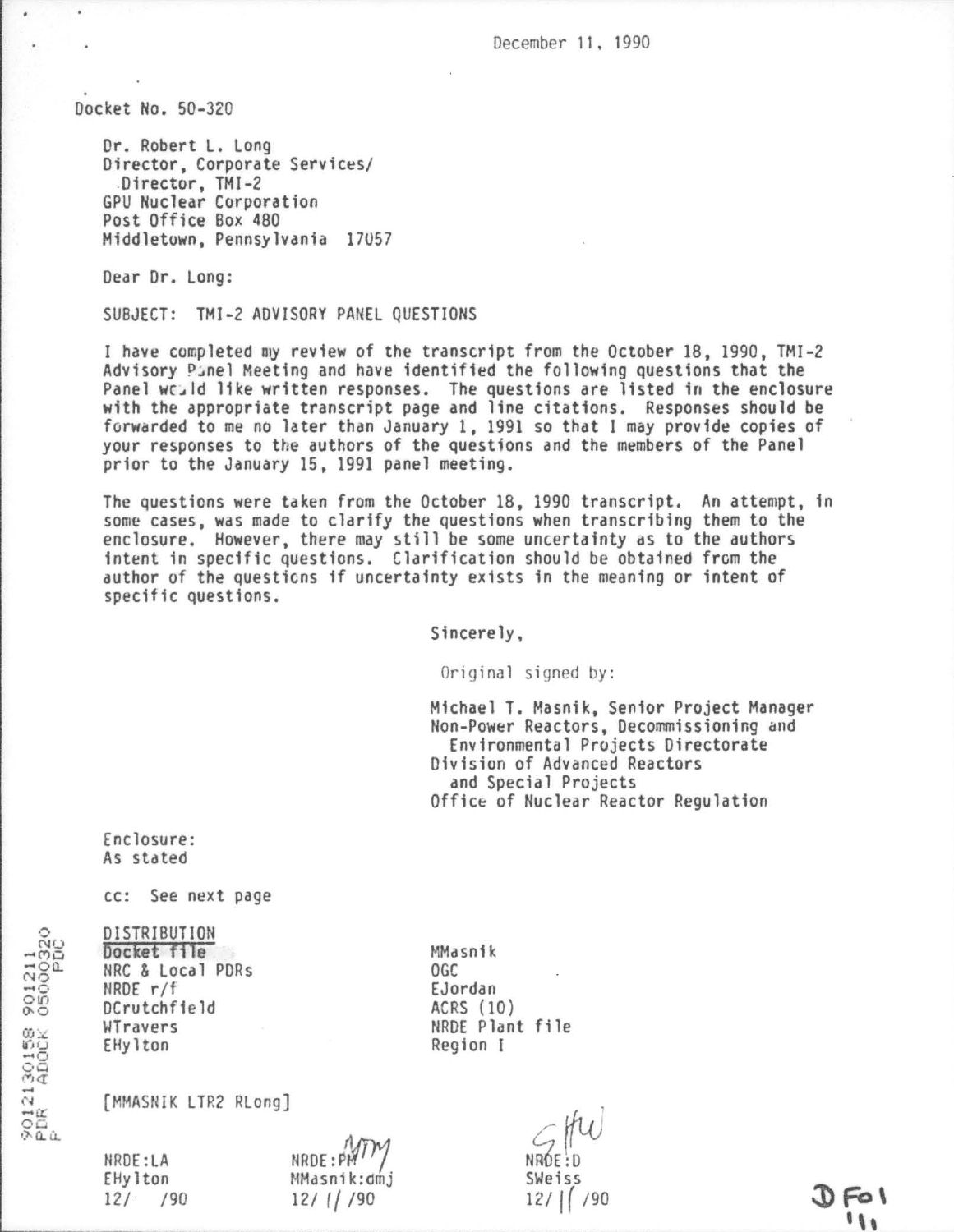

....

## UNITED STATES NUCLEAR REGULATORY COMMISSION WASHINGTON. 0 C 20666

December 11. 1990

Docket No. 50-320

Dr. Robert L. Long<br>Director, Corporate Services/ Director, TMI-2 GPU Nuclear Corporation Post Office Box 480 Middletown, Pennsylvania 17057

Dear Or. Long:

SUBJECT: TMI-2 ADVISORY PANEL QUESTIONS

I have completed my review of the transcript from the October 18, 1990, TMI-2 Advisory Panel Meeting and have identified the following questions that the Panel would like written responses. The questions are listed in the enclosure with the appropriate transcript page and line citations. Responses should be forwarded to me no later than January 1, 1991 so that I may provide copies of your responses to the authors of the questions and the members of the Panel prior to the January 15, 1991 panel meeting.

The questions were taken from the October 18, 1990 transcript. An attempt, in some cases, was made to clarify the questions when transcribing them to the enclosure. However, there may still be some uncertainty as to the authors intent in specific questions. Clarification should be obtained from the author of the questions if uncertainty exists in the meaning or intent of specific questions.

Sincerely,

Michael T. Masnik, Senior Project Manager Non-Power Reactors, Decommissioning and Environmental Projects Directorate Division of Advanced Reactors and Special Projects Office of Nuclear Reactor Regulation

Enclosure: As stated

cc: See next page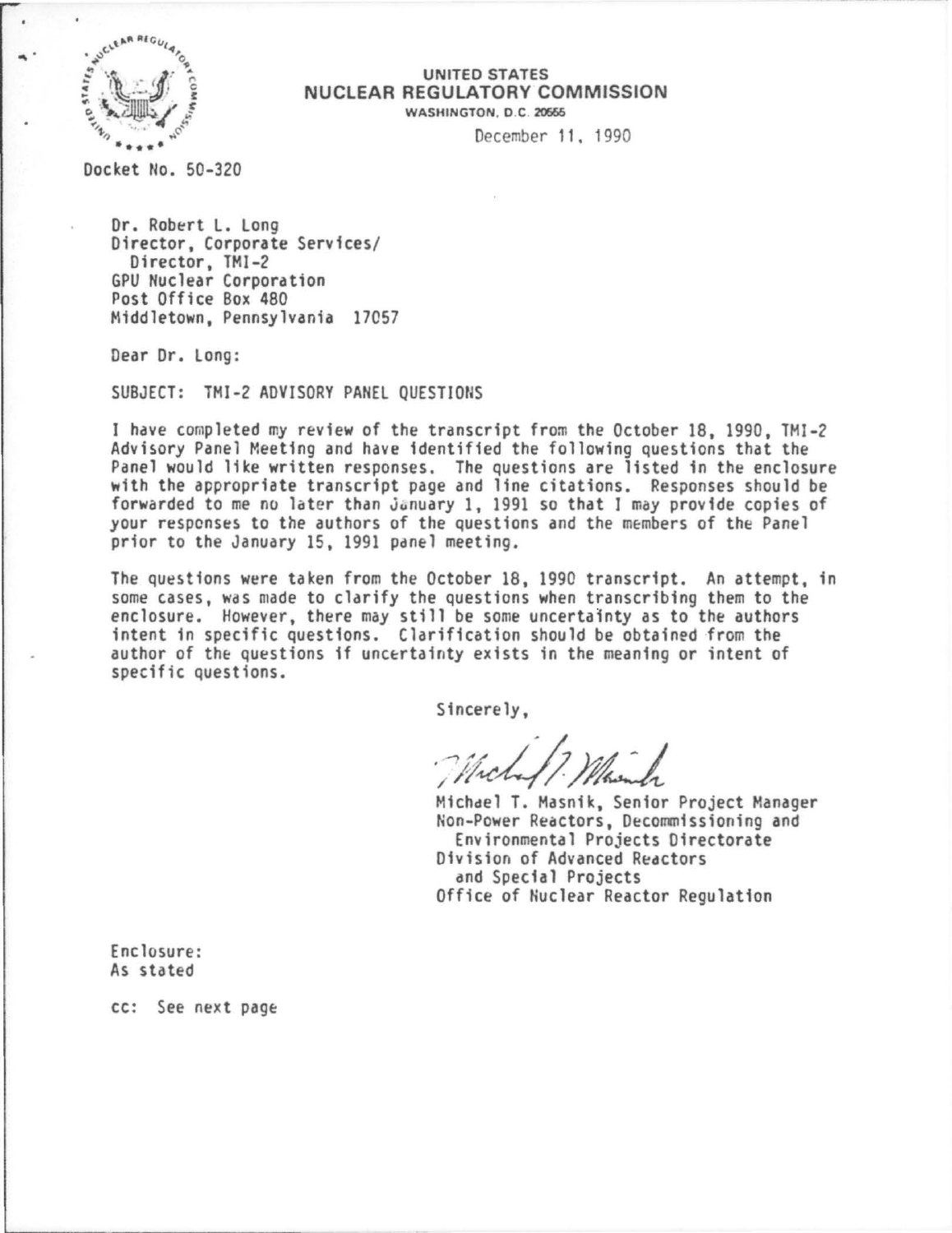Dr. R. L. Long GPU Nuclear Corporation Unit No. 2

CC:

÷

Regional Administrator, Region 1 U.S. Nuclear Regulatory Commission 475 Allendale Road King of Prussia, PA 19406

Dr. Judith H. Johnsrud Environmental Coalition on Nuclear Power 433 Orlando Avenue State College, PA 16801

Ernest L. Blake, Jr., Esquire Shaw, Pittman, Potts, and Trowbridge 2300 N Street, N.W. Washington, D.C. 20037

Secretary U.S. Nuclear Regulatory Commission Washington, D.C. 20555

Sally S. Klein, Chairperson Dauphin County Board of Cormissioners Dauphin County Courthouse Front and Market Streets Harrisburg, PA 17120

Thomas M. Gerusky, Director **Bureau of Radiation Protection** Pepartment of Environmental Resources P. O. Box 2063 Harrisburg, PA 1712C

Ad Crable Lancaster New Era 8 West King Street Lancaster, PA 17601

U.S. Department of Energy 785 DOE Place Idaho Falls, ID 83401-1562

Francis I. Young Senior Resident Inspector (TMI-1)  $U.S.N.R.C.$ P. C. Box 311 Middletown, PA 17057

David J. McGoff Office of LWR Safety and Technology  $NE - 23$ U.S. Department of Energy Washington, D.C. 20545

Frank Lynch, Editorial The Patriot 812 Market Street Harrisburg, PA 17105

Robert B. Bersum Bobcock & Wilcox Nuclear Fower Division Suite 525 1700 Rockville Pike Pockville, MD. 20852

Marvin I. Lewis 7801 Roosevelt Blvd. #62 Philadelphia, PA 19152

Jane Lee 183 Valley Road Etters, PA 17319

Walter W. Cohen, Consumer Advocate Department of Justice Strawberry Square, 14th Floor harrisburg, PA 17127

U.S. Environmental Prot. Agency Region III Office ATTN: EIS Coordinator 841 Chestnut Street Philadelphia, PA 19107

Three Mile Island Nuclear Station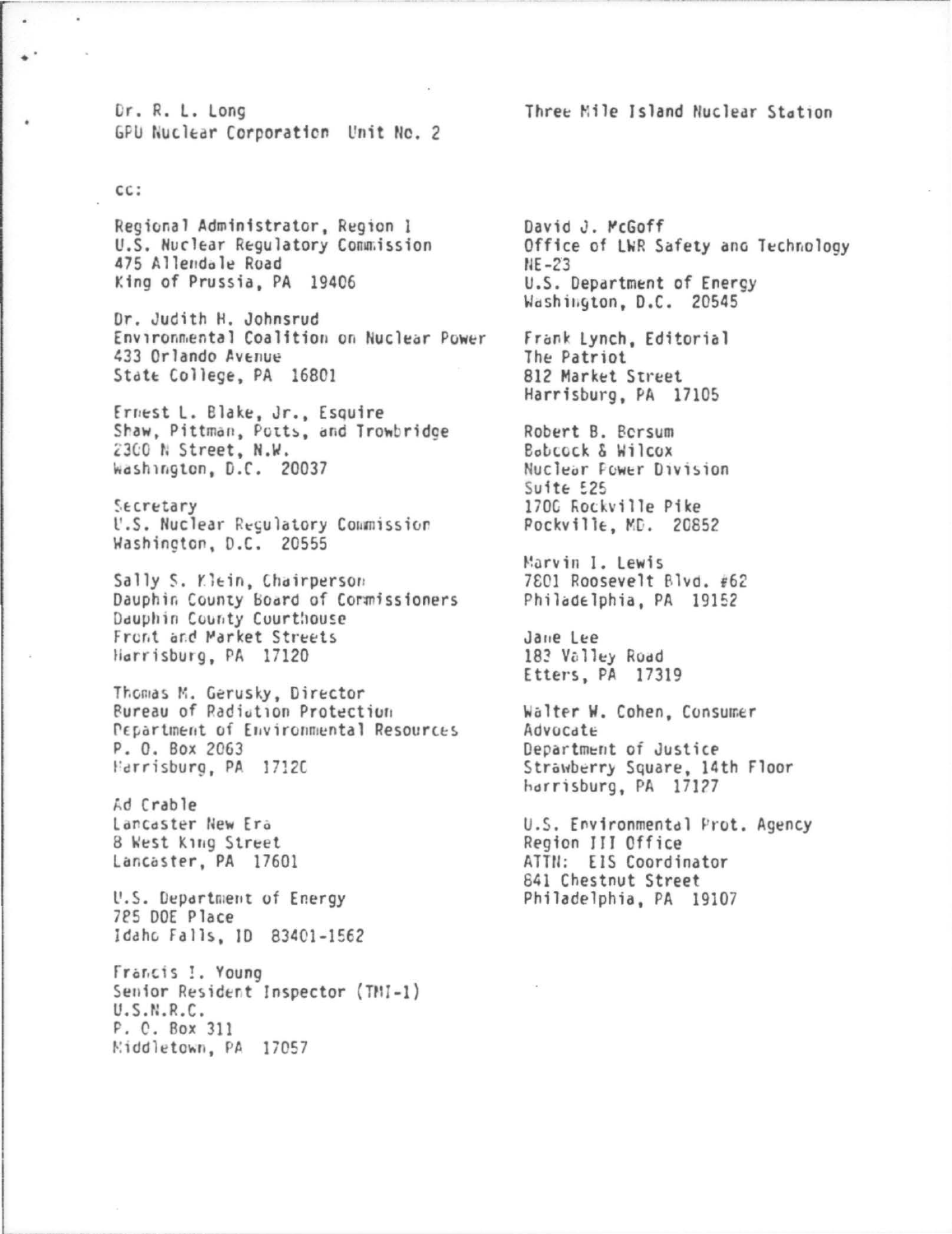## QUESTIONS FOR GPUN ARISING FROM THE

 $\bullet$  ,  $\pm$  $\Delta$  -  $\Delta$  -  $\Delta$  -  $\Delta$ 

 $\lambda$ 

OCTOSER 18, 1990 TMI-2

ADVISORY PANEL MEETING

| Number | Citation            | Question                                                                                                                                                                                                                                             |
|--------|---------------------|------------------------------------------------------------------------------------------------------------------------------------------------------------------------------------------------------------------------------------------------------|
| 1.     | pg. 19 lines 7-9    | Provide the Calendar Year<br>91 Budget for TMI-2.                                                                                                                                                                                                    |
| 2.     | pg. 73 lines 19-25  | What happens if you use<br>funds to decommission<br>Saxon and Oyster Creek,<br>but when TMI-2 is ready<br>for decommissioning,<br>sufficient funds are not<br>available?                                                                             |
| 3.     | pg. 73 lines 19-25  | Are funds segregated in<br>the trust account such<br>that funds collected for<br>decommissioning one<br>facility cannot be used<br>to decommission another?                                                                                          |
| 4.     | pg. 74 lines 22-25  | You referenced in your<br>decommissioning funding<br>plan that property can be<br>a method of payment into<br>the trust account. Is this<br>real property, and if so<br>could the value of the<br>property devalue and<br>thereby devalue the trust? |
| 5.     | pg. 75 lines 22-25  | Are monies that are placed<br>in the trust account tax<br>deductible?                                                                                                                                                                                |
| 6.     | pg. 105 lines 23-25 | What is the actual cost of<br>radiological and nonradio-<br>logical decommissioning of<br>TMI-2? The number pro-<br>vided to the NRC was<br>\$259 million and is<br>different than the<br>number presented at the<br>October 18, 1990 meeting.       |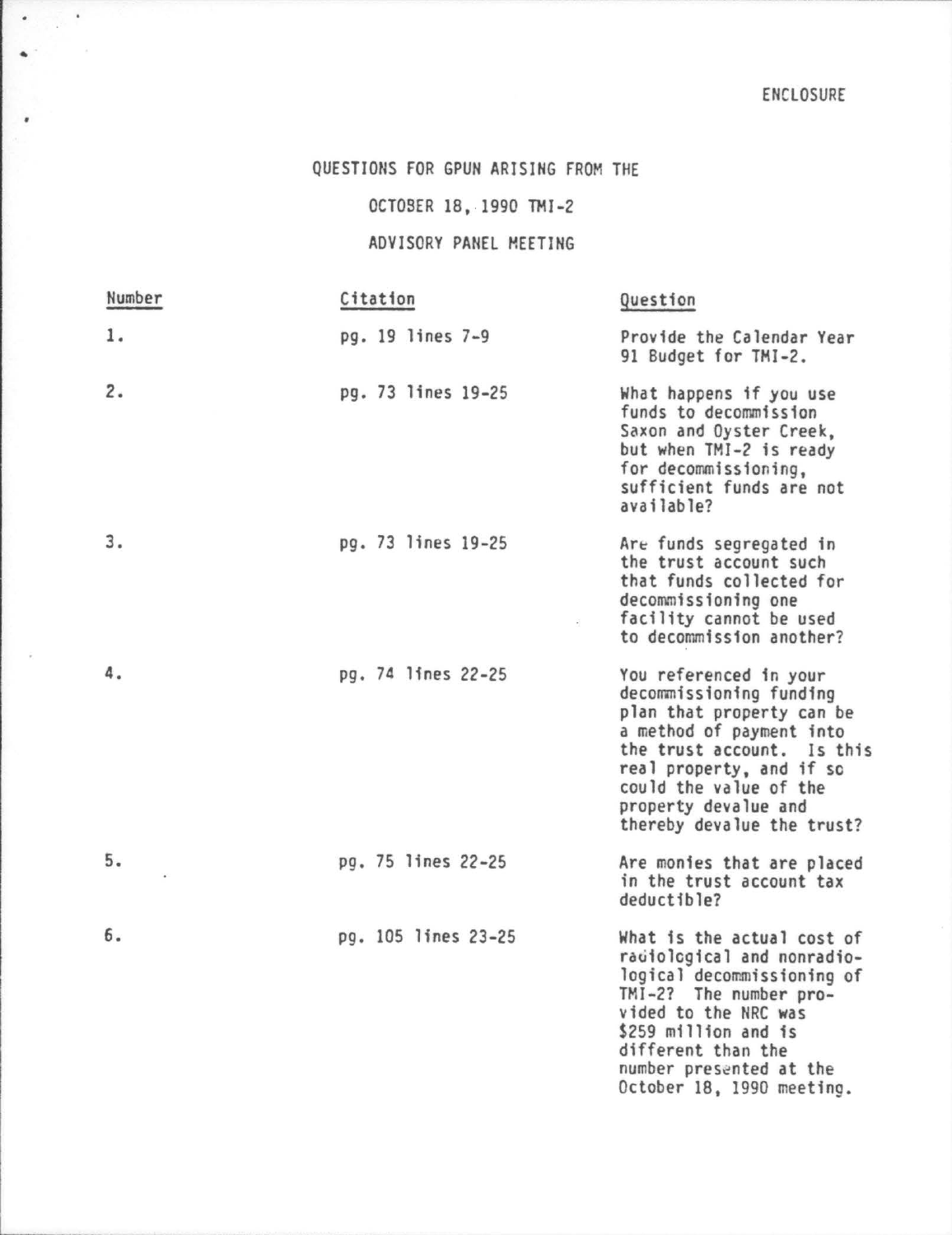| Number | Citation            |  | Question                                                                                                                                                                                                    |
|--------|---------------------|--|-------------------------------------------------------------------------------------------------------------------------------------------------------------------------------------------------------------|
| 7.     | pg. 106 lines 5-8   |  | Are the figures current?<br>If so, why is there a<br>discrepancy between what<br>GPU seeks to recover from<br>the ratepayer and the<br>actual decommissioning<br>costs? Who will pay for<br>the short-fall? |
| 8.     | pg. 106 lines 8-10  |  | Is the \$195 million a<br>down payment figure on the<br>entire cost of radiological<br>decommissioning?                                                                                                     |
| 9.     | pg. 106 lines 12-14 |  | Does GPU have a contingency<br>plan in the event they will<br>not be allowed to recover<br>decommissioning costs from<br>the ratepayer?                                                                     |
| 10.    | pg. 121 lines 16-17 |  | What was the date of the<br>discovery of the leakage<br>in the groundwater?                                                                                                                                 |
| 11.    | pg. 121 lines 19-20 |  | What was the maximum<br>reading of the<br>groundwater leak?                                                                                                                                                 |
| 12.    | pg. 121 lines 20-21 |  | How many wells did you see<br>the contamination in?                                                                                                                                                         |
| 13.    | pg. 121 lines 22-23 |  | Provide a table summarizing<br>tritium levels over time for<br>each well for which ele-<br>vated levels have been<br>reported.                                                                              |
| 14.    | pg. 121 lines 24-25 |  | Were there any other con-<br>tainments found in the<br>water e.g. boron?                                                                                                                                    |
| 15.    | pg. 122 lines 1-2   |  | Could you tell from what<br>point in time this stuff<br>went into the ground and<br>from where?                                                                                                             |
| 16.    | pg. 122 lines 2-5   |  | Why must the pipes under<br>the evaporation be filled?<br>What is the purpose of the<br>pipes? Describe the process.                                                                                        |

 $-2 -$ 

**Country** 

 $\mathbf{A}^{(k)}$  and  $\mathbf{A}^{(k)}$ 

 $\bullet$ 

 $\sim$ 

 $\lambda$ 

 $\sim$